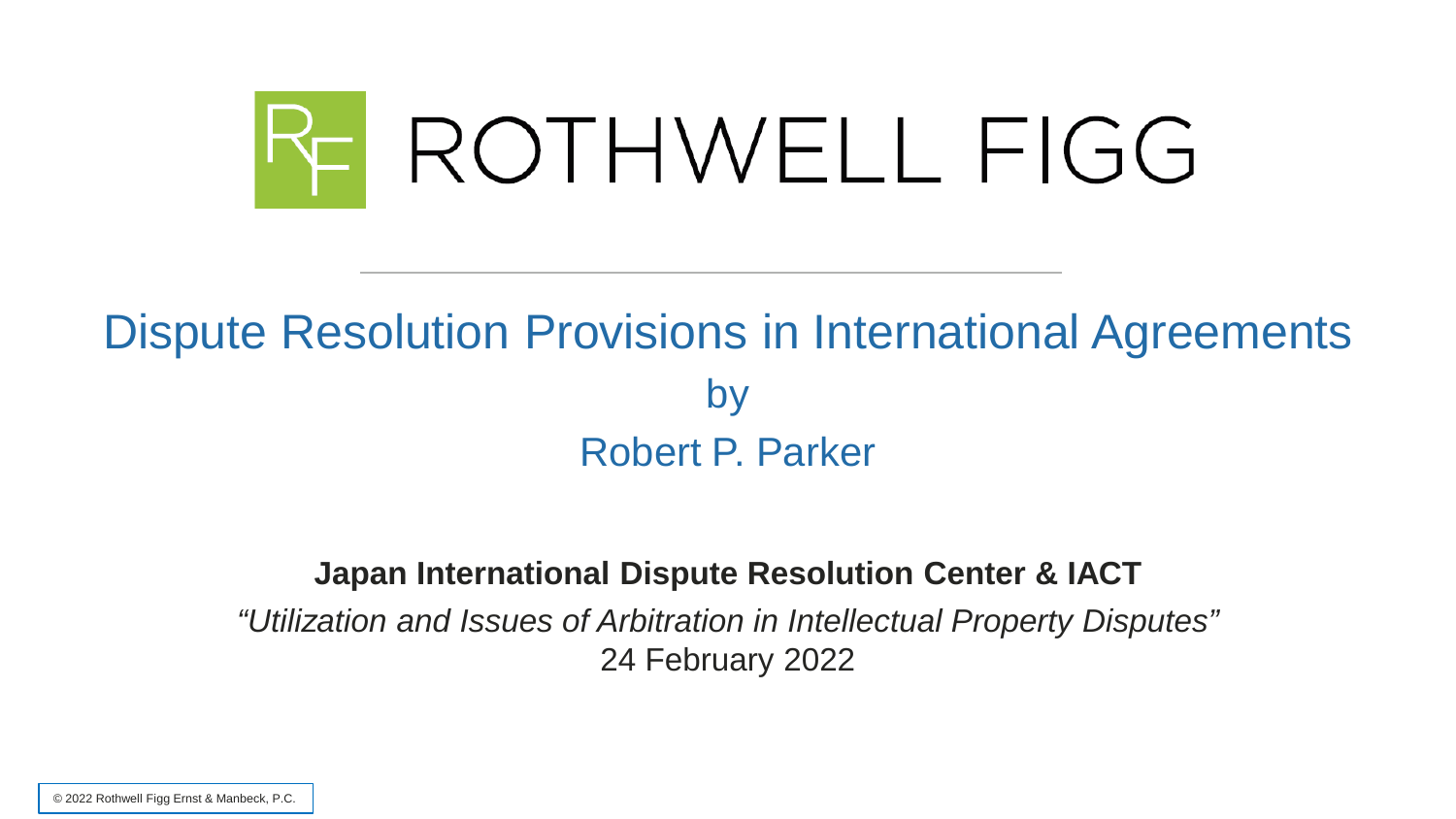**U.S Courts Recognize the Parties' Right to Specify Dispute Resolution Procedures in a Contract**

- *NIPPON SHINYAKU CO., LTD. v. SAREPTA THERAPEUTICS, INC.,*  No. 2021-2369 (Fed. Cir., 8 February 2022)
- Dispute resolution clause: "[T]he Parties agree that all Potential Actions arising under U.S. law relating to patent infringement or invalidity, and filed within two (2) years of the end of the Covenant Term, shall be filed in the United States District Court for the District of Delaware[.]"
- Holding: The contract bars a party to the agreement from seeking to invalidate a patent by filing an *inter partes* review proceeding with the U.S. Patent and Trademark Office.
	- Note: Federal Arbitration Act (9 U.S.C. § 2): "A written provision in . . . a contract ... to settle by arbitration a controversy thereafter arising out of such contract ... shall be valid, irrevocable, and enforceable, save upon such grounds as exist at law or in equity for the revocation of any contract."



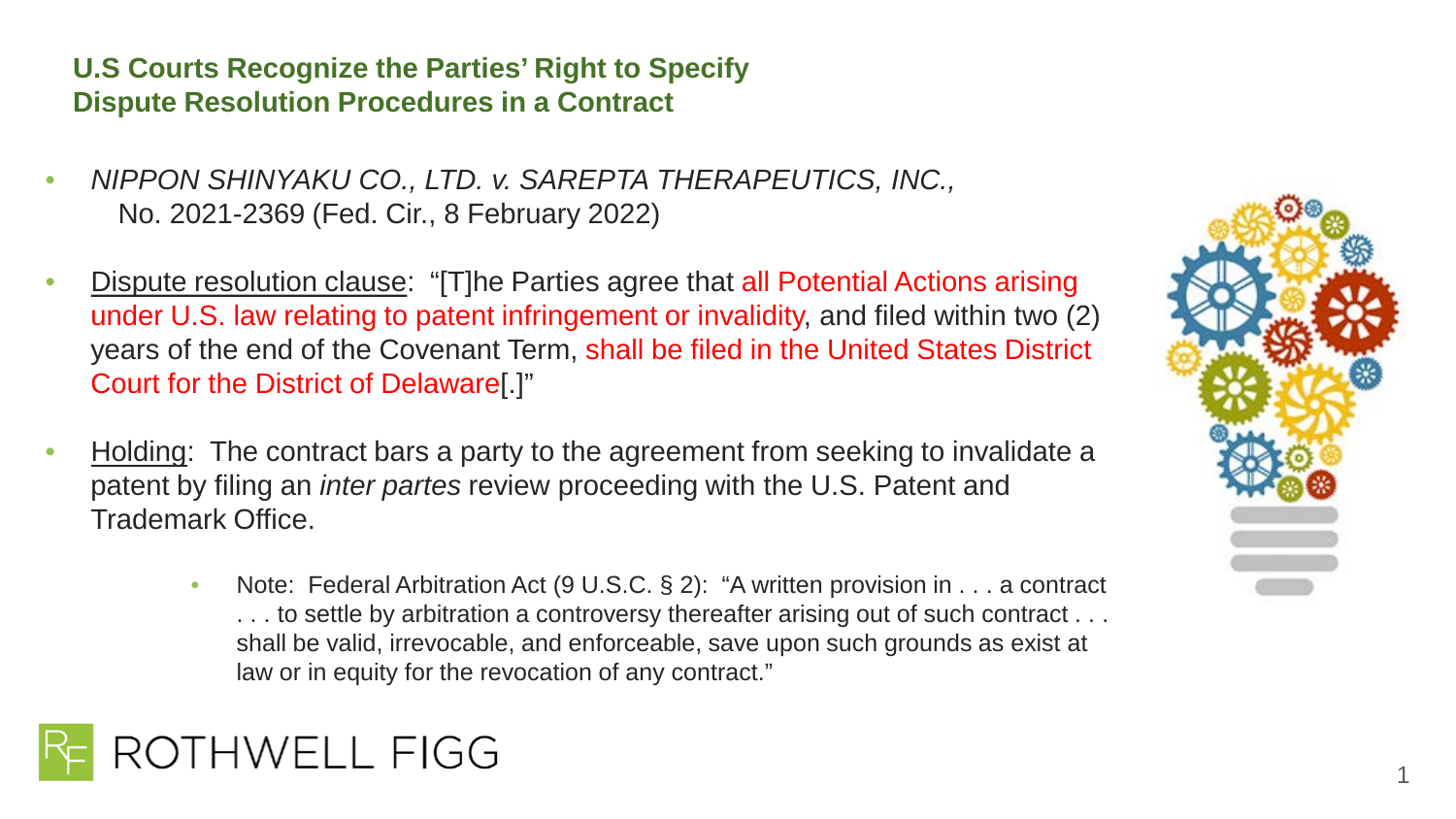#### **Consider Dispute Resolution Options During Negotiations**

• *Standard ICC Arbitration Clause:* 

"All disputes arising out of or in connection with the present contract shall be finally settled under the Rules of Arbitration of the International Chamber of Commerce by one or more arbitrators appointed in accordance with the said Rules."

#### <https://iccwbo.org/dispute-resolution-services/arbitration/arbitration-clause/>

- *ICC Rules do not specify:*
	- *Location or language of the arbitration*
	- *Pre-hearing (discovery), hearing, or post-hearing procedures*
- *Arbitration decisions under this clause are binding, but not appealable*



## **THWELL FIGG**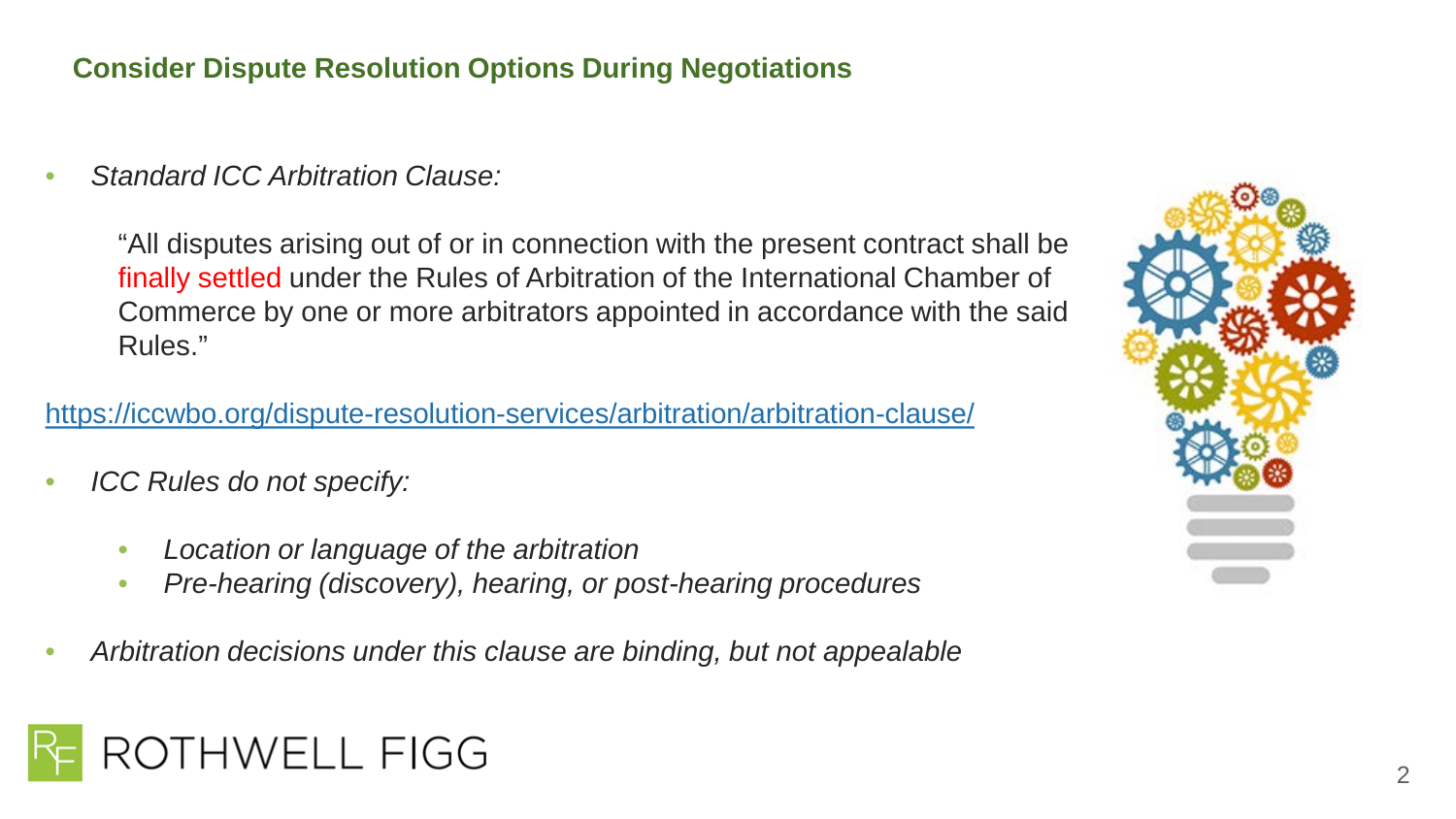#### **Negotiate an Appropriate Dispute Resolution Procedure**

- U.S. District Court (with/without jury)
	- Federal Rules of Civil Procedure
	- Fast (ED Texas, ED Virginia) or slow (CD California, ND California)
	- Final Decision subject to appeal
- Standard ICC/AAA Arbitration
	- No specific procedural rules
	- No set deadlines
	- No appeal
- IACT Arbitration
	- No specific procedural rules
	- One-year time limit (target)
	- Review by appellate panel
- All forums allow for interim measures, and issue binding decisions.

# **HWELL FIGG**

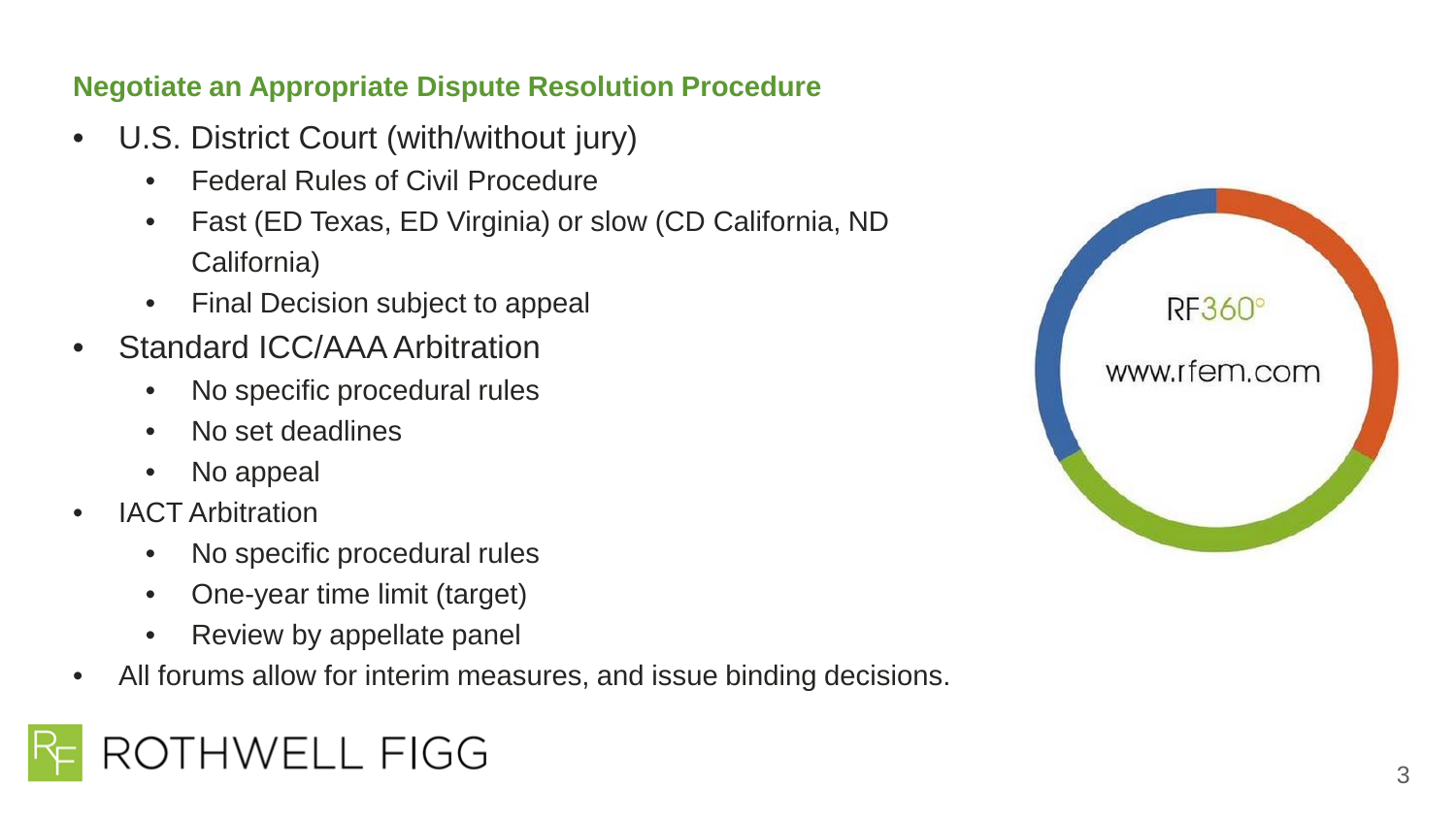#### **Drafting an Agreement**

- Scope of dispute resolution provisions
	- "Any dispute arising under or relating to this agreement"
	- Other limits, including administrative claims
- Forum
	- Convenient
	- Least convenient for party asserting claim
- Final decision or subject to appeal
- **Speed** 
	- Arbitration within *reasonable* time limits
	- District court/foreign courts have variable speeds
- Cost
	- Arbitration can be expensive
		- Administrative costs (often a % of claim)
		- Arbitrators' fees



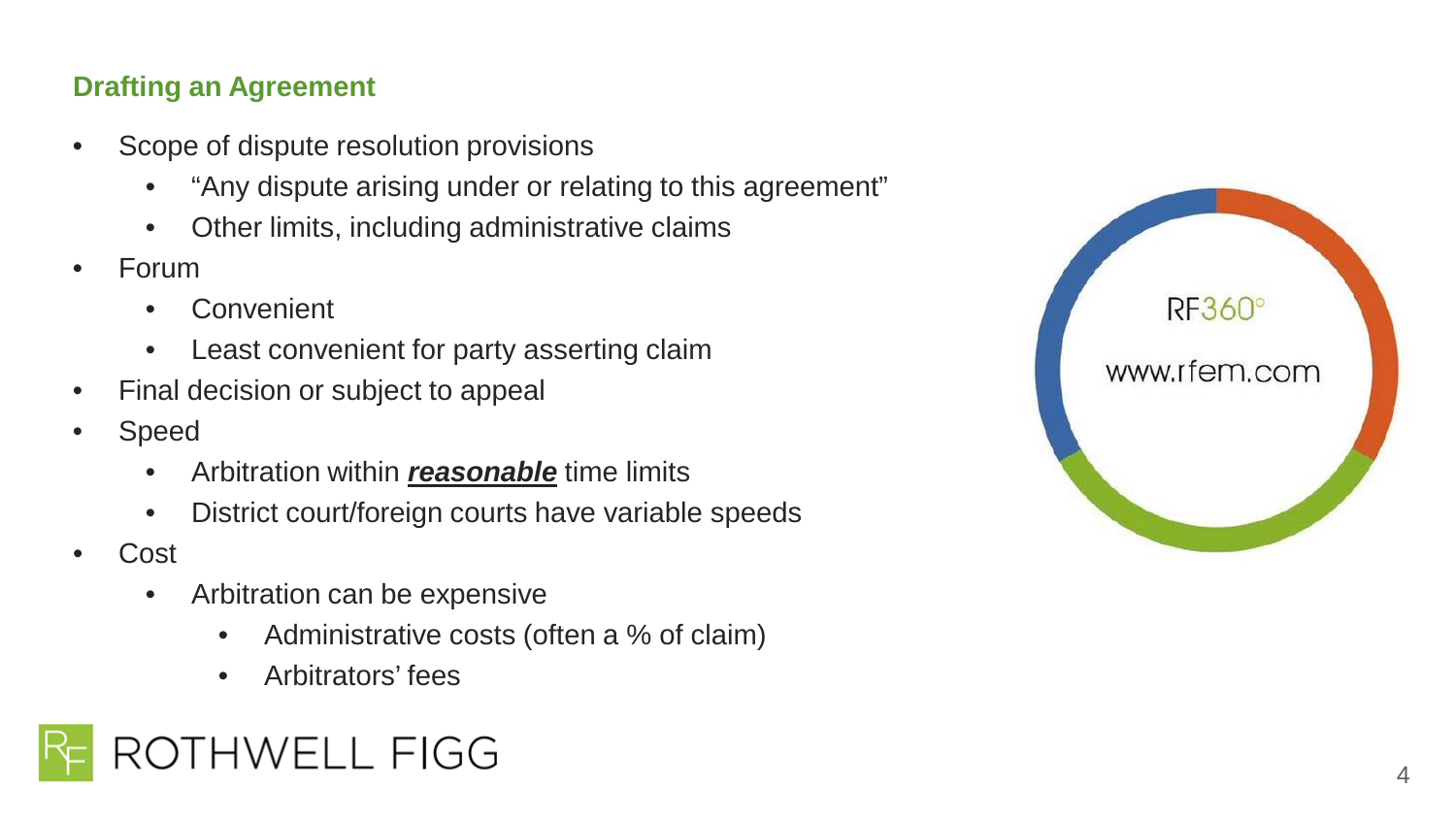#### **Sample Dispute Resolution/Litigation Clause**

- DVD Format/Logo Licensing Corporation
	- DVD Format/Logo License Agreement, Art. 12.7:
	- "LICENSEE AGREES AND ACKNOWLEDGES THAT ALL DISPUTES BETWEEN THE PARTIES HERETO ARISING OUT OF OR IN CONNECTION WITH THE INTERPRETATION OR EXECUTION OF THIS AGREEMENT, . . .
	- SHALL BE FINALLY SETTLED BY THE FEDERAL OR STATE COURTS LOCATED IN THE COUNTY OF NEW YORK IN THE STATE OF NEW YORK; AND EACH PARTY TO THIS AGREEMENT HEREBY:
	- (i) IRREVOCABLY CONSENTS TO THE EXCLUSIVE JURISDICTION OF SUCH COURTS FOR THE RESOLUTION OF SUCH DISPUTES;
	- (ii) IRREVOCABLY CONSENTS TO THE SERVICE OF PROCESS OF SAID COURTS IN ANY SUCH DISPUTE . . .;
	- (iii) IRREVOCABLY WAIVES ANY OBJECTION THAT IT MAY NOW OR HEREAFTER HAVE TO THE VENUE OF ANY SUCH ACTION OR PROCEEDING . . .; AND
	- (iv) IRREVOCABLY WAIVES ANY RIGHT TO A TRIAL BY JURY REGARDING THE RESOLUTION OF ANY DISPUTES BETWEEN THE PARTIES HERETO ARISING OUT OF OR IN CONNECTION WITH THIS AGREEMENT."



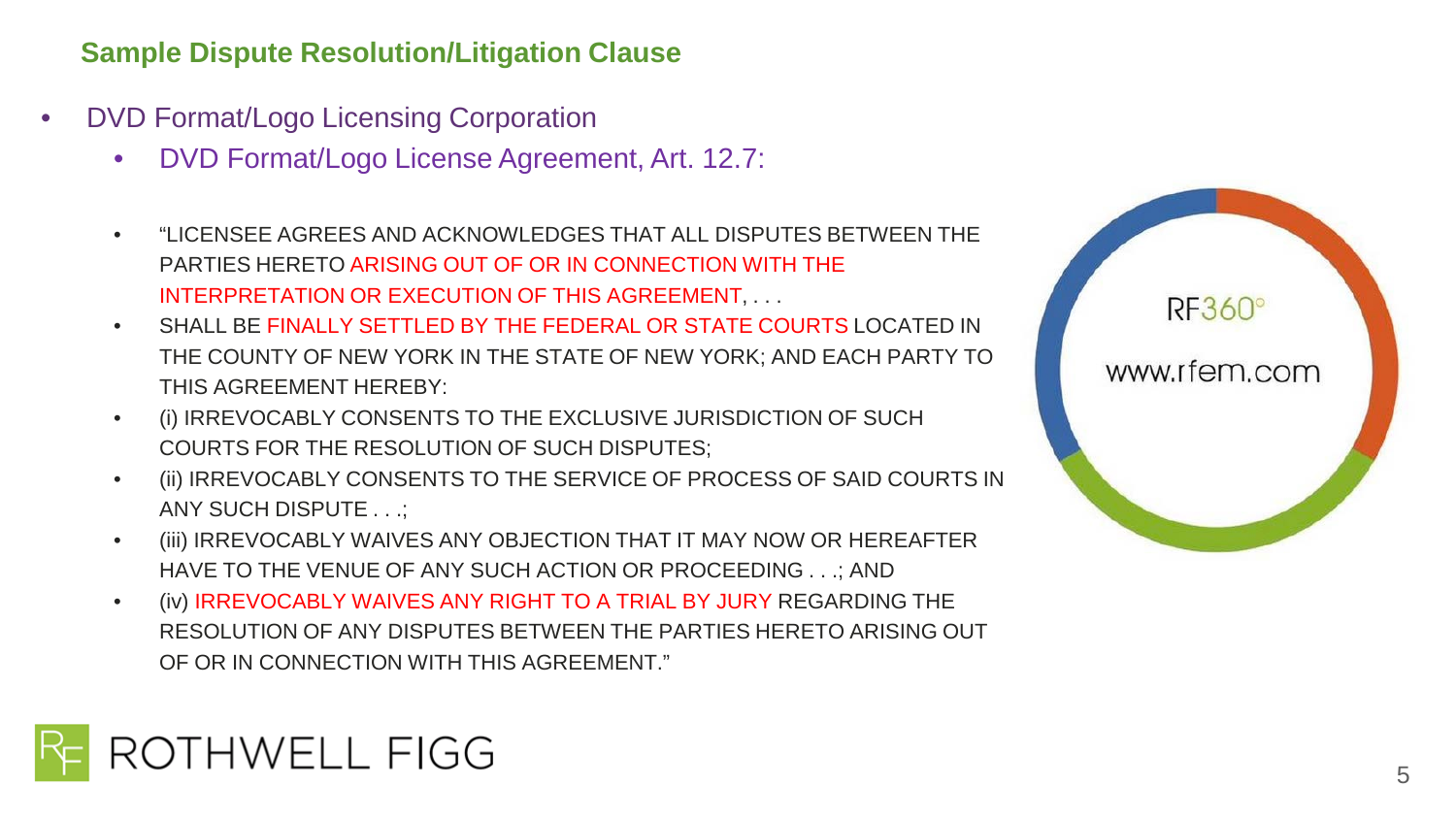#### **Sample Dispute Resolution/Arbitration Clause**

- Japanese Corporation and U.S. Corporation
	- "In the event of any dispute between the parties arising under or relating to this Agreement
	- then the Party asserting a claim shall notify the other Party of the dispute, and a senior executive of each Party shall thereafter meet and confer in an effort to resolve the dispute.
	- If the Parties' senior executives cannot resolve the dispute within ninety (90) days following notice of the dispute, then the Party asserting a claim may initiate a proceeding before the IACT in accordance with its Rules in effect at the time of the proceeding, provided that:
		- The arbitration shall be conducted by a panel of three arbitrators, one of whom shall be Japanese, one of whom shall be American, and one of whom shall be a national of a third country;
		- If the Japanese Party asserts a claim, then the arbitration shall be held in Washington, D.C.; If the American Party asserts a claim, then the arbitration shall be held in Tokyo, Japan.
		- The language of the arbitration shall be in English.
		- The parties and the arbitrators shall use their best efforts to issue a final award within one year of the appointment of the arbitration panel."

# THWELL FIGG